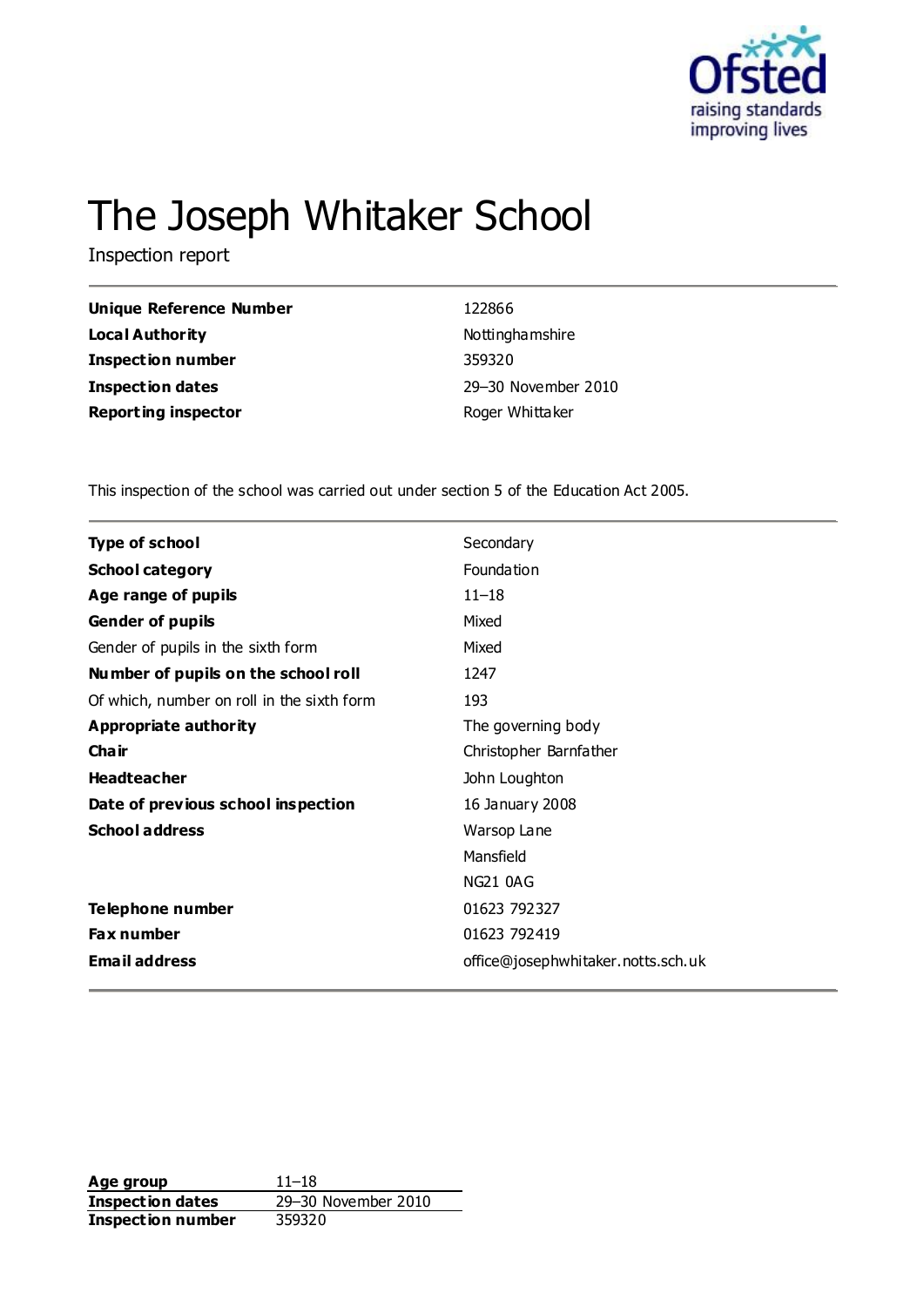The Office for Standards in Education, Children's Services and Skills (Ofsted) regulates and inspects to achieve excellence in the care of children and young people, and in education and skills for learners of all ages. It regulates and inspects childcare and children's social care, and inspects the Children and Family Court Advisory Support Service (Cafcass), schools, colleges, initial teacher training, work-based learning and skills training, adult and community learning, and education and training in prisons and other secure establishments. It assesses council children's services, and inspects services for looked after children, safeguarding and child protection.

Further copies of this report are obtainable from the school. Under the Education Act 2005, the school must provide a copy of this report free of charge to certain categories of people. A charge not exceeding the full cost of reproduction may be made for any other copies supplied.

If you would like a copy of this document in a different format, such as large print or Braille, please telephone 0300 1234 234, or email **[enquiries@ofsted.gov.uk](mailto:enquiries@ofsted.gov.uk)**.

You may copy all or parts of this document for non-commercial educational purposes, as long as you give details of the source and date of publication and do not alter the documentation in any way.

To receive regular email alerts about new publications, including survey reports and school inspection reports, please visit our website and go to 'Subscribe'.

Royal Exchange Buildings St Ann's Square Manchester M2 7LA T: 0300 1234 234 Textphone: 0161 618 8524 E: **[enquiries@ofsted.gov.uk](mailto:enquiries@ofsted.gov.uk)**

W: **[www.ofsted.gov.uk](http://www.ofsted.gov.uk/)**

© Crown copyright 2010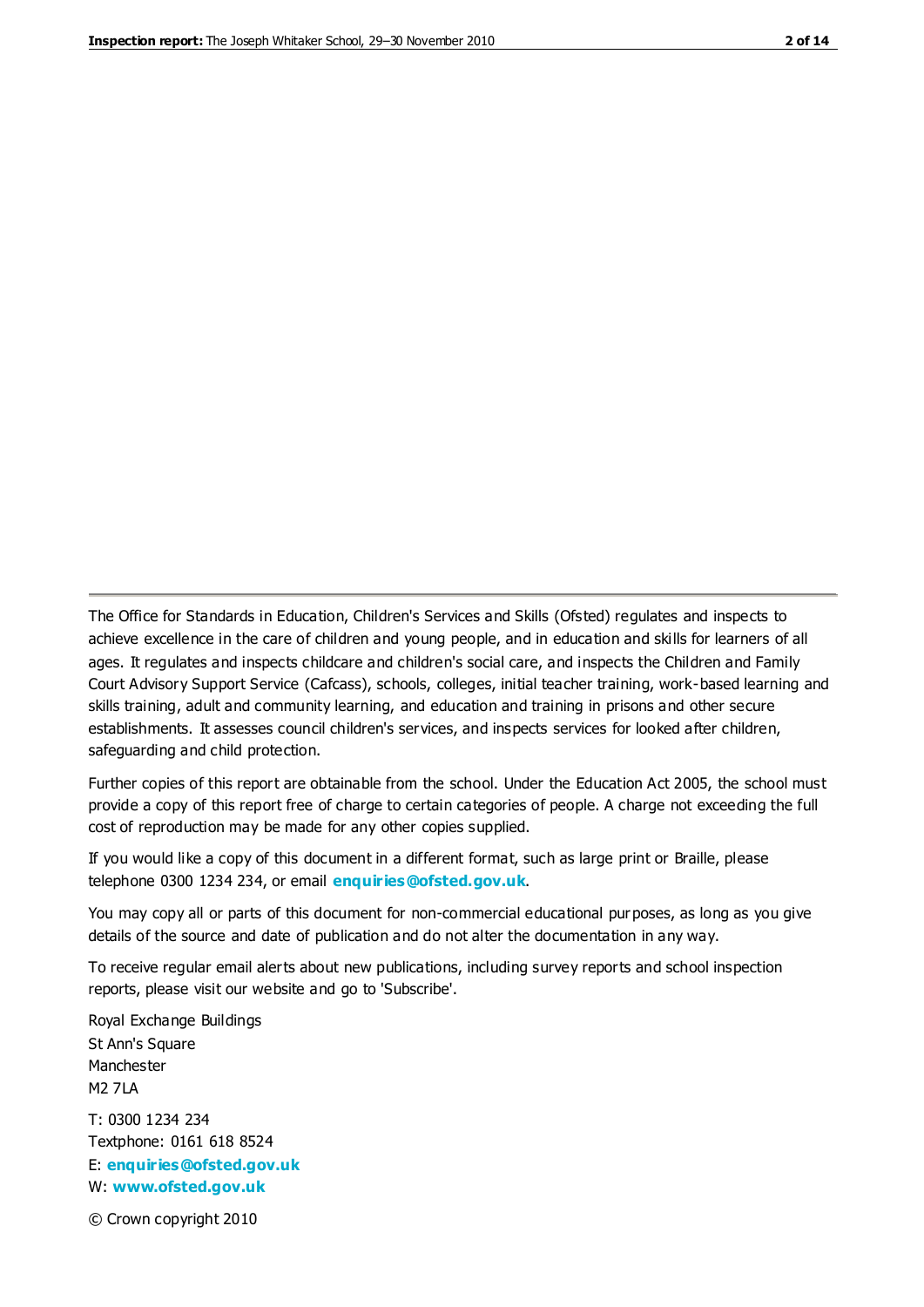# **Introduction**

This inspection was carried out by five additional inspectors. The inspectors visited 30 lessons, observed 30 teachers and held meetings with the Chair of the Governing Body, staff and groups of students. They observed the school's work, and looked at the school improvement plan, minutes of governing body meetings and monitoring data in relation to students' progress and the quality of teaching. They analysed 99 questionnaires from parents and carers, 140 from students and 35 from staff.

The inspection team reviewed many aspects of the school's work. It looked in detail at a number of key areas.

- $\blacksquare$  How good is the learning and progress made by students during lessons?
- How successful are school leaders in identifying and tackling weaknesses and bringing about sustained improvement?

# **Information about the school**

The Joseph Whitaker school is an above average sized comprehensive school. It became a Specialist Sports College in July 2004 and a Foundation School in 2006. Most students are of White British heritage, with only a few from minority ethnic backgrounds. The percentage of students with special educational needs and/or disabilities, including those with a statement of educational needs, is just below national average. The proportion of students who are known to be eligible for free school meals is below the national average, and those whose first language is believed not to be English is well below. The school has a range of awards including: National Fairtrade Status, the Extended Services Award, the Full International School Award, Artsmark Gold and the Sports Partnership Mark.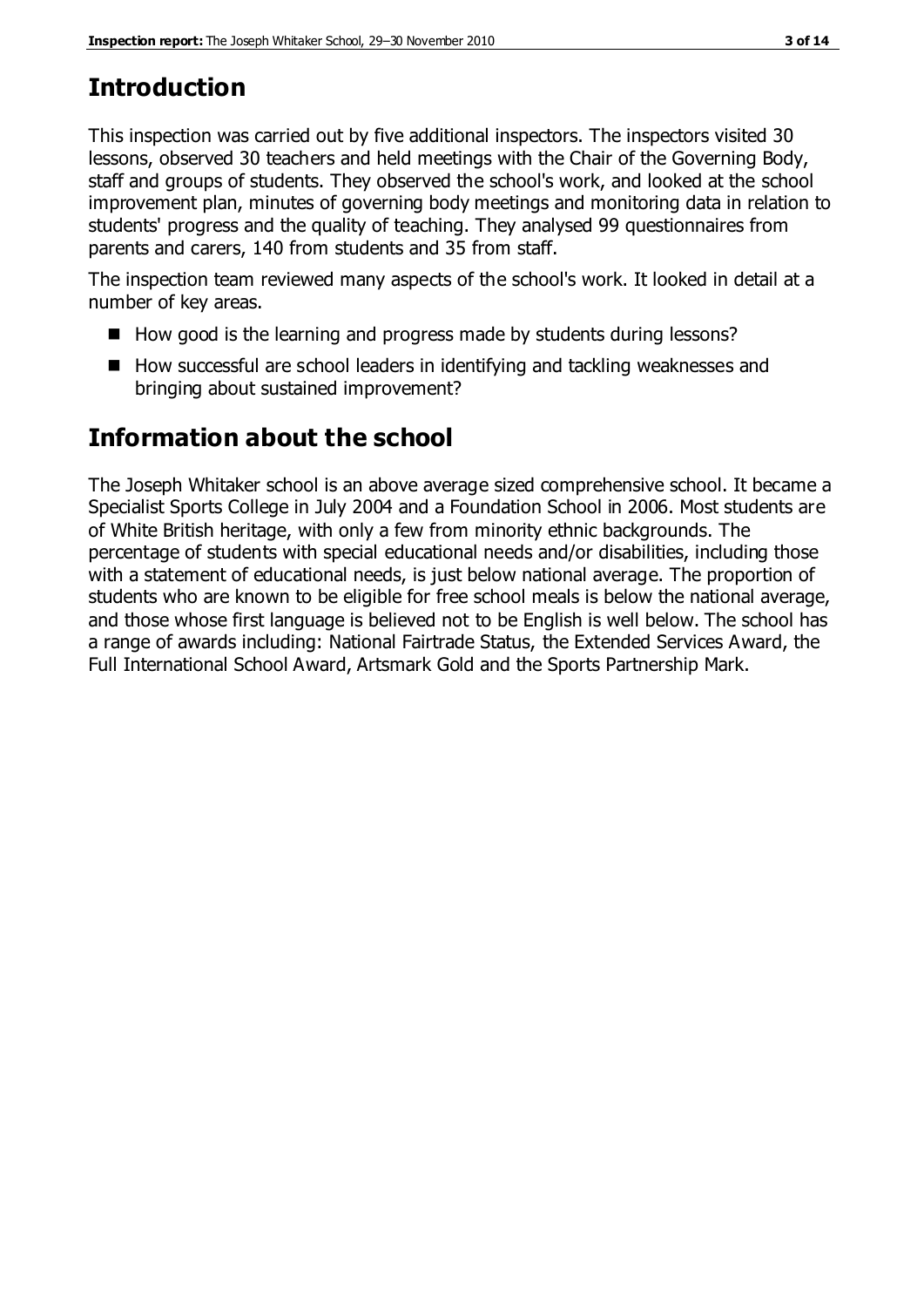# **Inspection judgements**

| Overall effectiveness: how good is the school?  |  |
|-------------------------------------------------|--|
| The school's capacity for sustained improvement |  |

## **Main findings**

The Joseph Whitaker is a good school. It has made rapid improvement since the last inspection and has some outstanding features. The school is very well thought of by the local community, and parents and carers speak enthusiastically about its work. One parent described it as, 'A good school, effectively and sympathetically run by the headteacher, his deputies and the teaching staff.'

The last inspection identified the need to raise standards following a dip in the school's GCSE results in 2007. The headteacher and senior leaders were quick to identify the reasons behind this and addressed them effectively. As a result, standards were better in 2008 and improvement has continued so that attainment for the present Year 11 is above the national average. Attainment for students at the end of Year 13 is also above average. The impact of the school's Specialist Sports College status has been a significant feature in helping the school to raise standards. This has effectively driven its efforts to improve students' attitudes to learning. The results of this can be seen in improved attendance, which is above the national average, and the contribution students now make to learning in lessons.

The school has a good capacity to improve further and self-evaluation strategies are embedded in its work. The headteacher and senior staff have set a clear vision for improvement and staff have been quick, not only to understand what has been needed to improve standards but also to take actions to improve their practice. As a result, the curriculum is now good, increasingly meeting the needs of all students, and provision for care, guidance and support is outstanding. Rigorous monitoring and evaluation of teaching and learning has helped the school to focus coaching and training events, and in so doing has improved the overall standard of teaching to good. However, there are still a few lessons where students are not fully engaged in learning because of a lack of activities that enable them to develop independent learning skills. Students suggest that some lessons are too teacher-led and inspection findings show that this restricts them from learning at the highest level, especially in the core subjects of English and mathematics. In a small number of lessons, students are not always clear about how well they are doing or what they could do to improve.

## **What does the school need to do to improve further?**

- Remove remaining inconsistencies in the quality of teaching, especially in English and mathematics, by ensuring that:
	- activities in lessons enable students to develop independent learning skills through paired and group work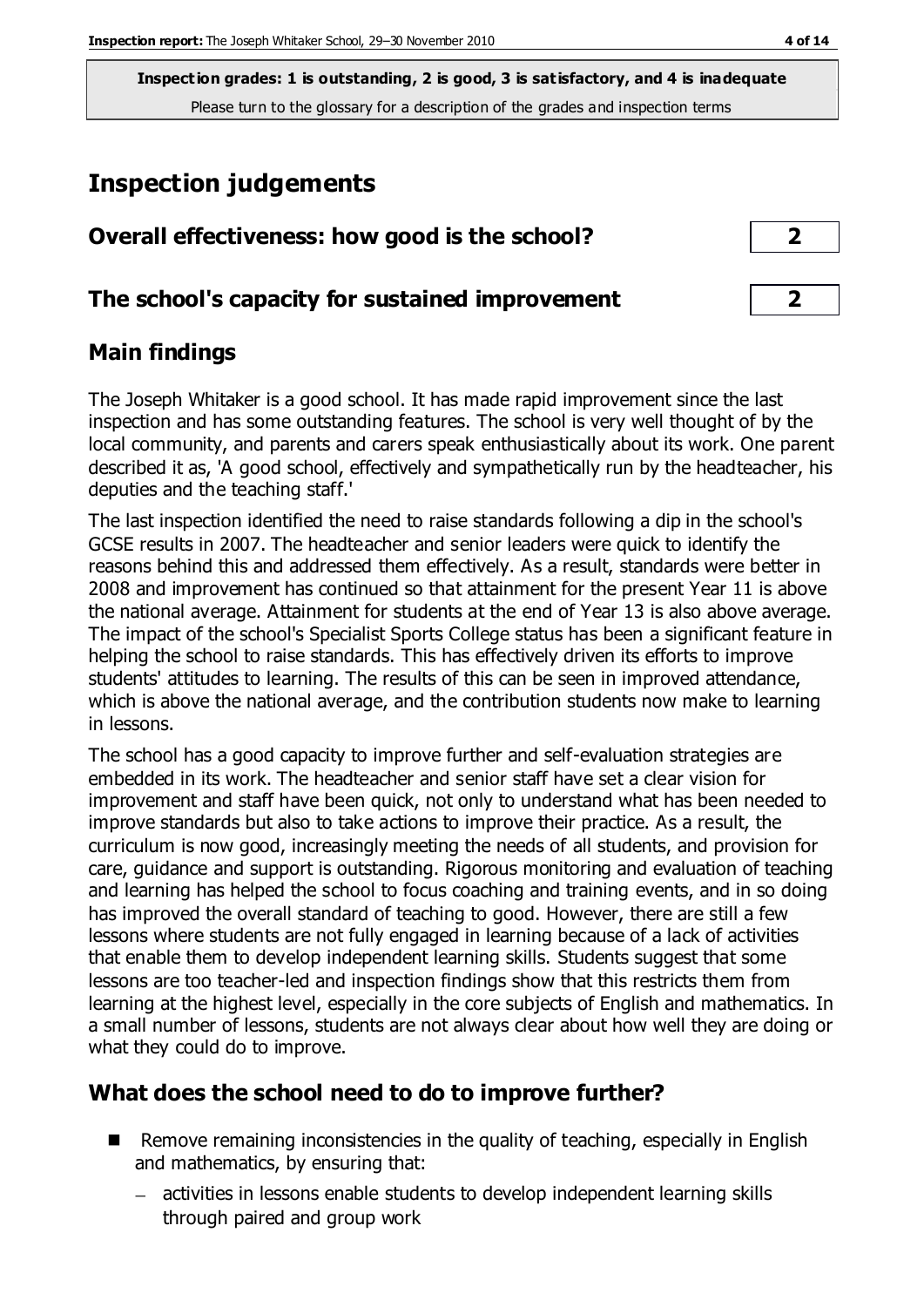teachers understand and use strategies to ensure that all students know how well they are doing and how to improve.

#### **Outcomes for individuals and groups of pupils 2**

Students join the school with attainment which is broadly average. Students at the end of Year 11 reach standards that are above the national average. Over the last three years, the proportion of students gaining five or more A\* to C grades at GCSE including in English and mathematics has risen from broadly average to above average. At the same time, those achieving five A\* to C GCSE grades has improved from 74% to 89% and is well above the national average. Improvements in the curriculum and in the quality of teaching and learning in English and mathematics have ensured that standards are now meeting the school's challenging targets. Learning and progress in lessons is good and sometimes outstanding. For example, in a history lesson students worked in small groups and used complex information and resources, taking part in a very thoughtful discussion to come to sophisticated conclusions. The progress of individual students, including those with special educational needs and/or disabilities and the small number of minority ethnic heritage, is in line with the overall good rate of progress.

The school has worked hard to improve the personal development of all its students. They are respectful to their peers and communicate well with adults. Behaviour is good and students are engaged well in learning in most lessons. They know how to keep themselves safe and say that there is always someone available to talk to should the need arise. Students understand what constitutes a healthy lifestyle and most act upon this knowledge, especially in activities organised through the Specialist Sports status, but they also acknowledge that they need to take more responsibility for having a healthy diet. Students are extremely effective members of the school community and the wider community. For example, they take responsibility well as members of the school council, the sports leaders programme and the social committee. Attendance has improved and is now above the national average. Students have a clear awareness of their career options and are well prepared for further education, training or work. They have a good understanding of the values of diverse cultures and of moral and social issues as a result of their involvement with schools in Kenya and Ghana and the school's 'International Inspirations' link with Brazil.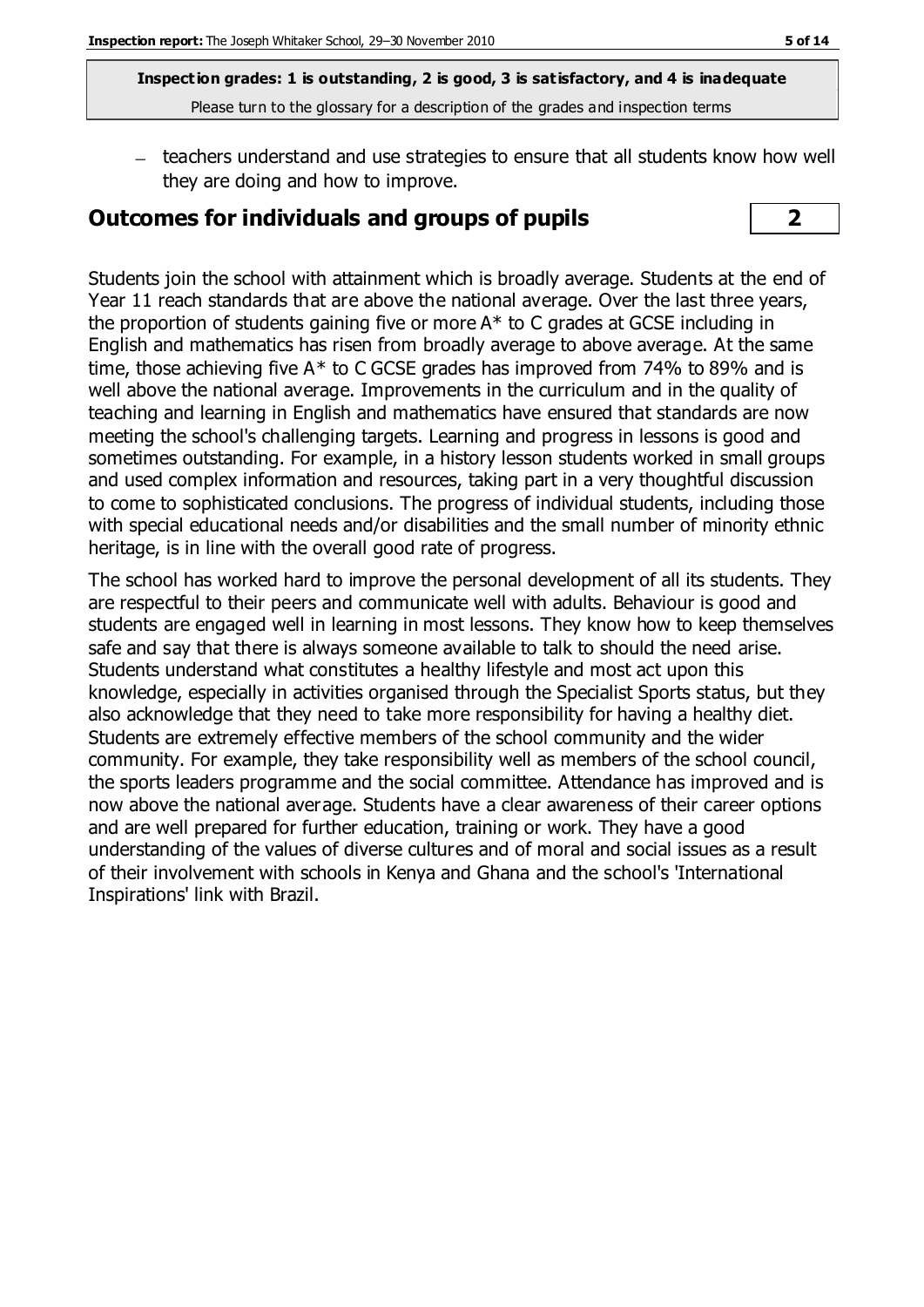**Inspection grades: 1 is outstanding, 2 is good, 3 is satisfactory, and 4 is inadequate**

Please turn to the glossary for a description of the grades and inspection terms

These are the grades for pupils' outcomes

| Pupils' achievement and the extent to which they enjoy their learning                                                     |               |
|---------------------------------------------------------------------------------------------------------------------------|---------------|
| Taking into account:<br>Pupils' attainment <sup>1</sup>                                                                   |               |
| The quality of pupils' learning and their progress                                                                        | $\mathcal{P}$ |
| The quality of learning for pupils with special educational needs and/or disabilities<br>and their progress               |               |
| The extent to which pupils feel safe                                                                                      |               |
| Pupils' behaviour                                                                                                         |               |
| The extent to which pupils adopt healthy lifestyles                                                                       | 2             |
| The extent to which pupils contribute to the school and wider community                                                   |               |
| The extent to which pupils develop workplace and other skills that will contribute to<br>their future economic well-being |               |
| Taking into account:<br>Pupils' attendance <sup>1</sup>                                                                   |               |
| The extent of pupils' spiritual, moral, social and cultural development                                                   | 2             |

<sup>1</sup> The grades for attainment and attendance are: 1 is high; 2 is above average; 3 is broadly average; and 4 is low

## **How effective is the provision?**

The quality of teaching has improved since the last inspection and is now good. Very good relationships with teachers enable students to learn confidently and well. The majority of teachers are knowledgeable about their subjects and pass on this knowledge through their enthusiasm and passion and the creative way they use a variety of teaching and learning styles. The use of assessment is a strength in most lessons and this ensures that students know the progress they are making. Careful tracking of progress results in effective and well-planned intervention for individual students. In the best lessons, teaching presents students with manageable challenge and encourages independent learning. This was evident in an alternative curriculum lesson where students drafting a report about a threeday residential course were highly motivated by the exciting task and by the teacher's high expectations. Progress by these students was outstanding. However, there is still some inconsistency in teaching. In a small number of lessons, teaching is relatively unexciting and students are left to simply listen passively to the teacher for too long or are not made aware of how well they are doing and how to improve.

The school has improved the curriculum since the last inspection so that it is geared thoughtfully to all students' needs and aspirations. There is a well-managed balance between academic and vocational courses and a very strong enrichment programme, where the impact of the school's specialism is clearly evident. Take-up by students is good. The school works with an excellent variety of partners who enhance the curriculum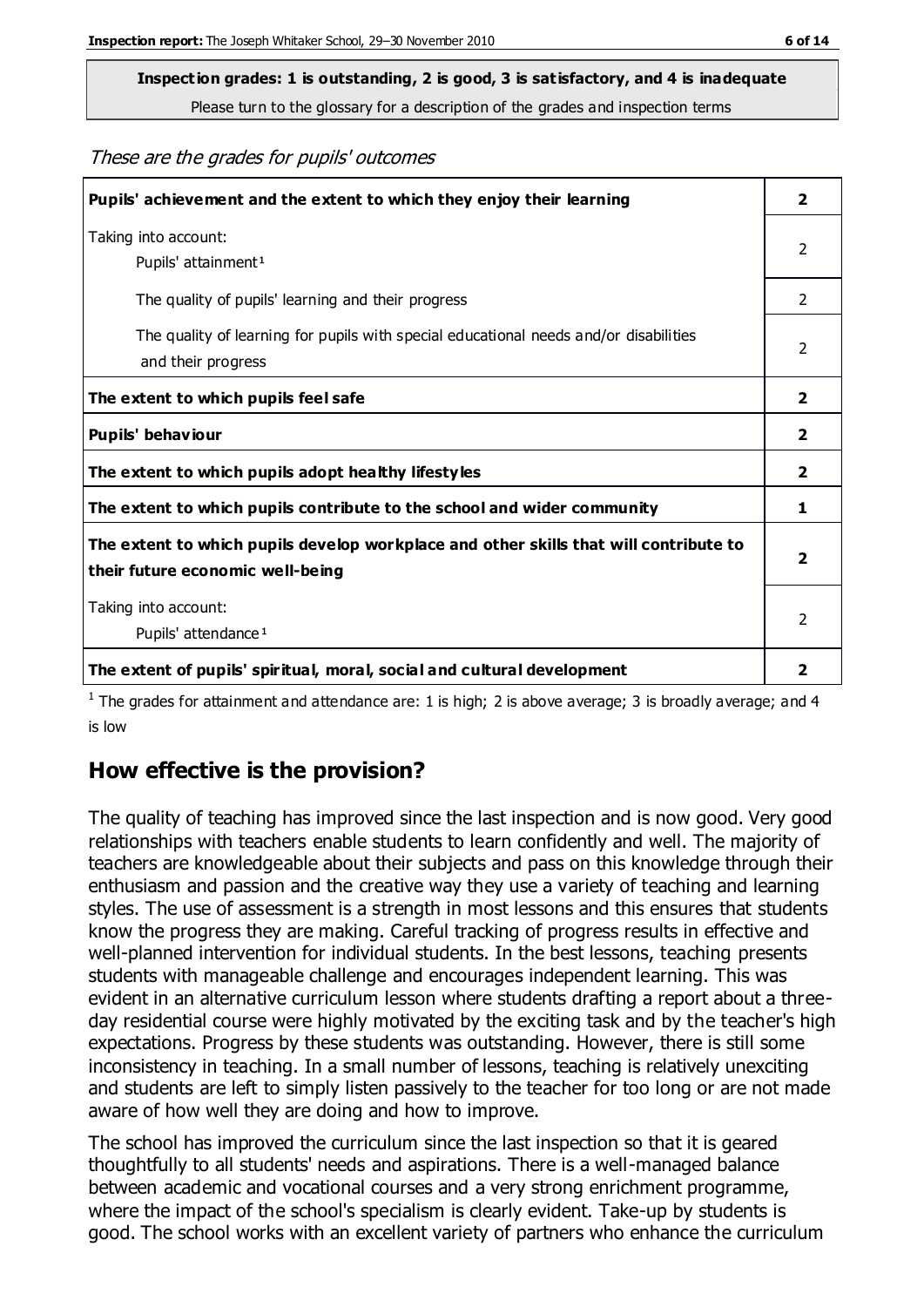# **Inspection grades: 1 is outstanding, 2 is good, 3 is satisfactory, and 4 is inadequate**

Please turn to the glossary for a description of the grades and inspection terms

and support students' good learning and progress. However, leaders recognise that the school does not map out cross-curricular connections at Key Stage 3 and connections between vocational education and the world of work are not as good as they could be.

The school provides well-targeted support for all students and this is having a very beneficial effect in ensuring that they take full advantage of the opportunities the school provides. The needs of individual students are known and addressed and, where necessary, supported by excellent links with a range of outside agencies. Effective transition arrangements ensure that when students join Year 7, they do so quickly and smoothly. The school uses rigorous systems to promote good attendance and these have resulted in above average attendance figures.

These are the grades for the quality of provision

| The quality of teaching                                                                                    |  |
|------------------------------------------------------------------------------------------------------------|--|
| Taking into account:<br>The use of assessment to support learning                                          |  |
| The extent to which the curriculum meets pupils' needs, including, where relevant,<br>through partnerships |  |
| The effectiveness of care, guidance and support                                                            |  |

#### **How effective are leadership and management?**

The headteacher provides outstanding leadership and is supported by a very effective senior team. Together, they quickly addressed the issues raised at the last inspection. This resulted in improved results the following year. It also refocused the vision for the school and produced an improvement plan which has not only addressed the immediate issues but also set clear strategies for further sustainable improvement. Roles and responsibilities were reviewed and a strong management system was developed that had monitoring and self-evaluation at its centre. Challenging targets have been effective in raising standards for all students. The vast majority of staff share the headteacher's vision, understand their roles and are enthusiastic to improve their practice. As a result, the curriculum and teaching have improved and are now good. The care, guidance and support given to students have also improved, ensuring that the needs of all students are met. Students feel cared for and, as a result, their personal development is now good. Assessment data is used more rigorously and better informs lesson planning. Target setting and the tracking of students' progress is also more effective. Thorough monitoring of teaching and learning, ensures that leaders have a clear understanding of ways in which teaching could be improved further.

The school communicates effectively with parents and carers. They are regularly consulted about changes to the school and about their children's progress. Extensive partnerships with other schools, businesses and support agencies enhance provision and so have a positive impact on students' development and well-being. The school's promotion of equal opportunities is central to all its provision and student outcomes. Regular monitoring ensures that access to all curriculum and extra-curricular activities is open to all and the improvements since the last inspection have meant that no group of students is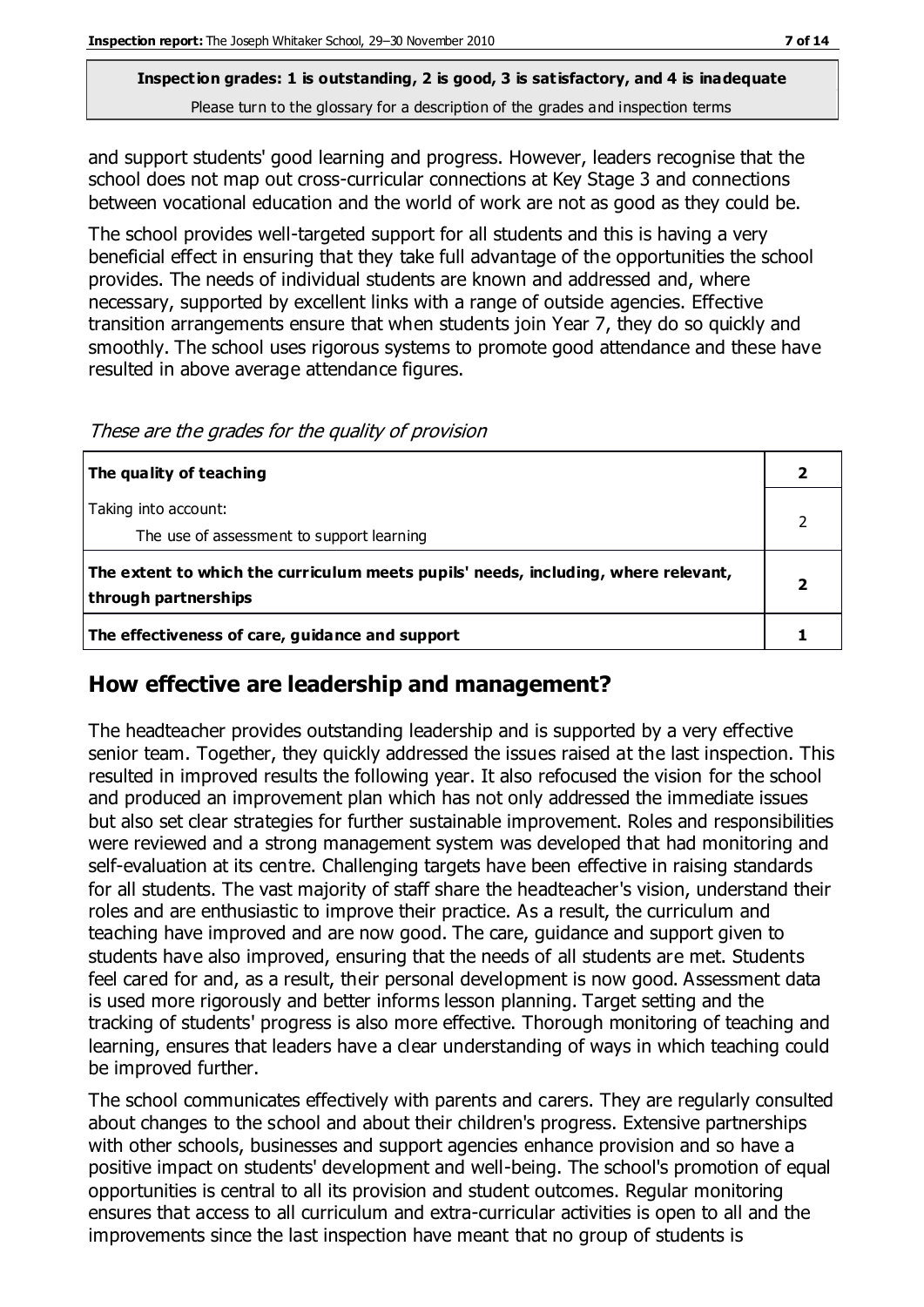underachieving. The very effective Chair of the Governing Body ensures that most members know the strengths and weaknesses of the school. He has brought about a culture of support and encouragement but also of appropriate challenge to hold the school to account for its actions and outcomes. The governing body has taken seriously its role in monitoring the safeguarding procedures at the school. Safeguarding is good because there is comprehensive training of all staff and governors and the school works collaboratively with other key agencies to reduce the risk of harm to pupils. The school's approach to community cohesion ensures that this is an exceptionally cohesive school. There are highly effective links with schools in England and abroad including a sports leadership link with Brazil, through which a high proportion of students from Joseph Whitaker School and its feeder schools work together with parents and members of the local community.

| The effectiveness of leadership and management in embedding ambition and driving<br><i>improvement</i>                                                           |              |
|------------------------------------------------------------------------------------------------------------------------------------------------------------------|--------------|
| Taking into account:<br>The leadership and management of teaching and learning                                                                                   | 2            |
| The effectiveness of the governing body in challenging and supporting the<br>school so that weaknesses are tackled decisively and statutory responsibilities met | 7            |
| The effectiveness of the school's engagement with parents and carers                                                                                             | $\mathbf{2}$ |
| The effectiveness of partnerships in promoting learning and well-being                                                                                           | 1            |
| The effectiveness with which the school promotes equality of opportunity and tackles<br>discrimination                                                           |              |
| The effectiveness of safeguarding procedures                                                                                                                     | 2            |
| The effectiveness with which the school promotes community cohesion                                                                                              | ı            |
| The effectiveness with which the school deploys resources to achieve value for money                                                                             | 2            |

#### These are the grades for leadership and management

## **Sixth form**

Students make good progress relative to their attainment on entry to the sixth form. There is no significant variation between different groups or courses. The students make good progress so that at the end of Year 13 their A level and BTEC results are above national averages. Students work well in pairs and small groups and often demonstrate independent learning skills. For example, in an English lesson, they worked in small groups looking at specific aspects of a play, which resulted in presentations which were consistently detailed and perceptive. Students make a substantial contribution to the school community. This includes taking on a number of leadership roles, like being 'red shirts' where they carry out duties which help in the smooth running of the school and look after and care for younger students.

The quality of teaching is good and there are some examples of outstanding teaching. In the best lessons strong planning, subject knowledge and opportunities for students to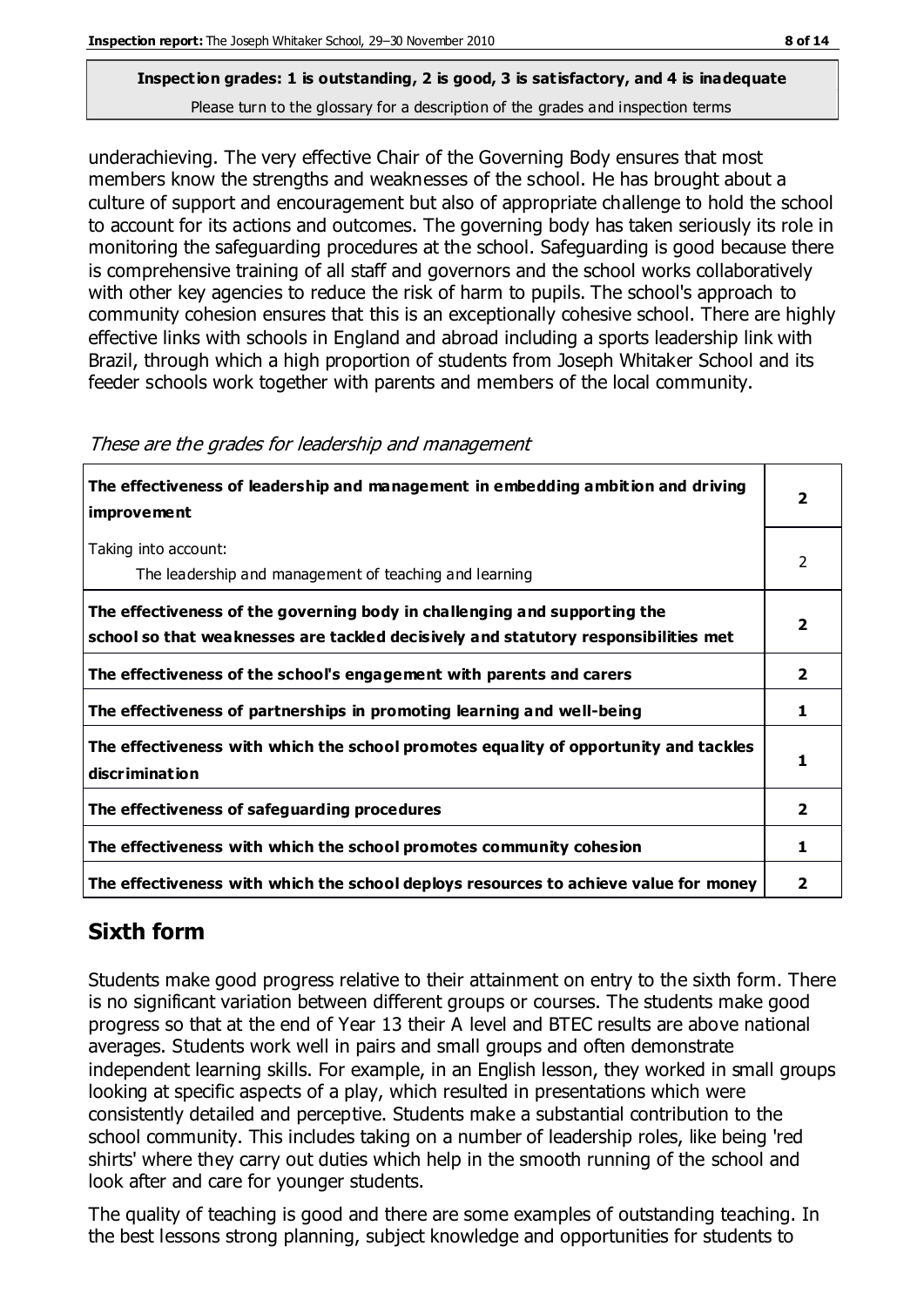develop independent learning skills are common features. However, as in the rest of the school, not all activities excite and engage students fully. Most teachers use a variety of effective assessment strategies to gauge students' progress. Students' progress is supported by good study facilities including the provision of laptop computers for all. The curriculum has been broadened, since the last inspection, by the introduction of more vocational options as a result of work through the Specialist Sports College status. The curriculum generally meets the needs of most students but the school is, rightly, aware of the need to introduce level 2 courses as additional options. Care, guidance and support are outstanding. Students are known as individuals, given thorough guidance on pathways into further education and employment and provided with effective support if they have problems. The strategic and day-to-day leadership of the sixth form are derived from a clear vision of what sixth form education should provide. There is a clearly focused action plan, which is bringing about improvements in procedures for monitoring students' progress and raising standards.

These are the grades for the sixth form

| Overall effectiveness of the sixth form     |  |
|---------------------------------------------|--|
| Taking into account:                        |  |
| Outcomes for students in the sixth form     |  |
| The quality of provision in the sixth form  |  |
| Leadership and management of the sixth form |  |

## **Views of parents and carers**

Few parents and carers responded to the questionnaire, but those who did were highly positive about the education their children receive at The Joseph Whitaker School. Their views are in line with judgements made by inspectors, particularly in relation to how well the school keeps students safe and how well it is led and managed. A few said that the school does not help them enough to support their children's learning or help their children to have a healthy lifestyle. The inspectors found that the school is aware that some parents and carers are dissatisfied with these aspects of provision and is making more effort to address the situation.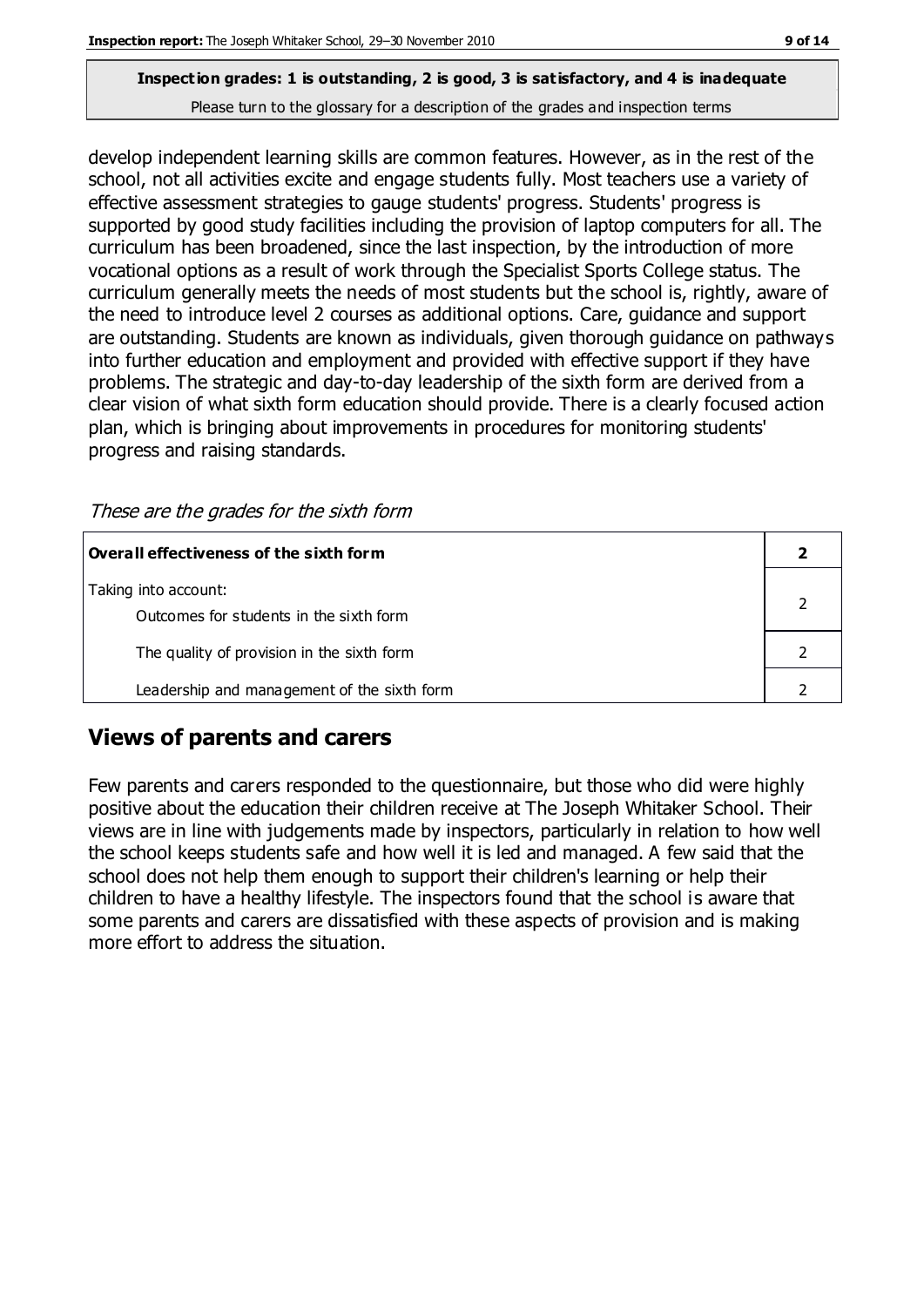#### **Responses from parents and carers to Ofsted's questionnaire**

Ofsted invited all the registered parents and carers of pupils registered at Joseph Whitaker School to complete a questionnaire about their views of the school.

In the questionnaire, parents and carers were asked to record how strongly they agreed with 13 statements about the school. The inspection team received 99 completed questionnaires by the end of the on-site inspection. In total, there are 1247 pupils regis tered at the school.

| <b>Statements</b>                                                                                                                                                                                                                                       | <b>Strongly</b><br>agree |               | Agree        |               | <b>Disagree</b> |                | <b>Strongly</b><br>disagree |               |
|---------------------------------------------------------------------------------------------------------------------------------------------------------------------------------------------------------------------------------------------------------|--------------------------|---------------|--------------|---------------|-----------------|----------------|-----------------------------|---------------|
|                                                                                                                                                                                                                                                         | <b>Total</b>             | $\frac{0}{0}$ | <b>Total</b> | $\frac{0}{0}$ | <b>Total</b>    | $\frac{0}{0}$  | <b>Total</b>                | $\frac{0}{0}$ |
| My child enjoys school                                                                                                                                                                                                                                  | 26                       | 26            | 64           | 65            | $\overline{7}$  | $\overline{7}$ | 1                           | $\mathbf{1}$  |
| The school keeps my child<br>safe                                                                                                                                                                                                                       | 30                       | 30            | 67           | 68            | 1               | $\mathbf{1}$   | $\mathbf 0$                 | $\mathbf 0$   |
| My school informs me about<br>my child's progress                                                                                                                                                                                                       | 36                       | 36            | 57           | 58            | 5               | 5              | $\mathbf 0$                 | $\mathbf 0$   |
| My child is making enough<br>progress at this school                                                                                                                                                                                                    | 33                       | 33            | 61           | 62            | 5               | 5              | 0                           | $\mathbf 0$   |
| The teaching is good at this<br>school                                                                                                                                                                                                                  | 23                       | 23            | 69           | 70            | 5               | 5              | $\mathbf 0$                 | $\mathbf 0$   |
| The school helps me to<br>support my child's learning                                                                                                                                                                                                   | 16                       | 16            | 69           | 70            | 11              | 11             | 1                           | $\mathbf{1}$  |
| The school helps my child to<br>have a healthy lifestyle                                                                                                                                                                                                | 13                       | 13            | 72           | 73            | 12              | 12             | $\mathbf 0$                 | $\mathbf 0$   |
| The school makes sure that<br>my child is well prepared for<br>the future (for example<br>changing year group,<br>changing school, and for<br>children who are finishing<br>school, entering further or<br>higher education, or entering<br>employment) | 23                       | 23            | 63           | 64            | 6               | 6              | $\mathbf 0$                 | $\mathbf 0$   |
| The school meets my child's<br>particular needs                                                                                                                                                                                                         | 25                       | 25            | 61           | 62            | 9               | 9              | $\mathbf 0$                 | $\mathbf 0$   |
| The school deals effectively<br>with unacceptable behaviour                                                                                                                                                                                             | 27                       | 27            | 55           | 56            | 10              | 10             | 0                           | 0             |
| The school takes account of<br>my suggestions and concerns                                                                                                                                                                                              | 22                       | 22            | 59           | 60            | 9               | 9              | 1                           | 1             |
| The school is led and<br>managed effectively                                                                                                                                                                                                            | 37                       | 37            | 56           | 57            | $\overline{2}$  | $\overline{2}$ | $\mathbf 0$                 | $\mathbf 0$   |
| Overall, I am happy with my<br>child's experience at this<br>school                                                                                                                                                                                     | 34                       | 34            | 57           | 58            | $\overline{7}$  | $\overline{7}$ | $\mathbf 0$                 | $\mathbf 0$   |

The table above summarises the responses that parents and carers made to each statement. The percentages indicate the proportion of parents and carers giving that response out of the total number of completed questionnaires. Where one or more parents and carers chose not to answer a particular question, the percentages will not add up to 100%.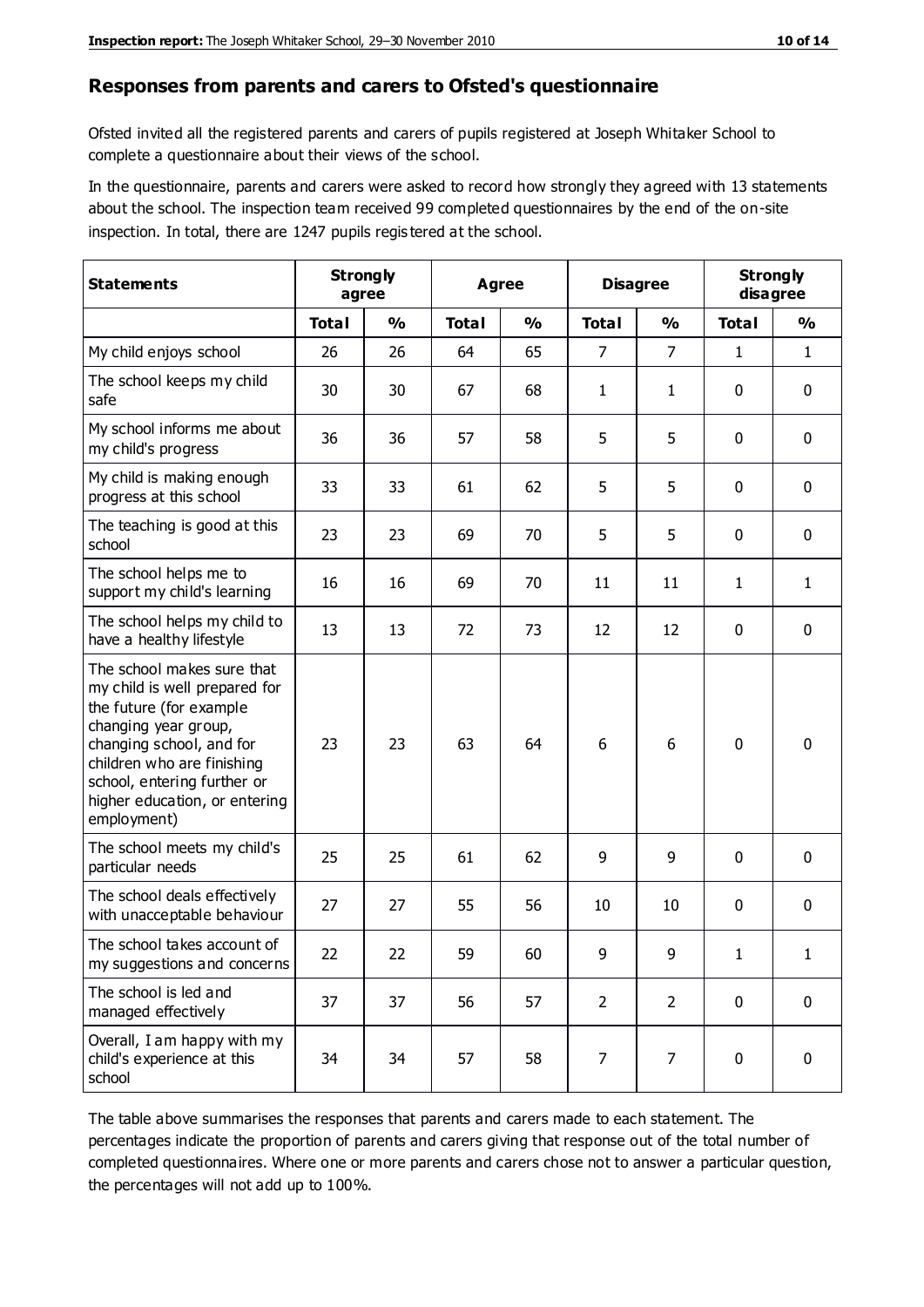# **Glossary**

| Grade   | <b>Judgement</b> | <b>Description</b>                                                                                                                                                                                                            |
|---------|------------------|-------------------------------------------------------------------------------------------------------------------------------------------------------------------------------------------------------------------------------|
| Grade 1 | Outstanding      | These features are highly effective. An outstanding school<br>provides exceptionally well for all its pupils' needs.                                                                                                          |
| Grade 2 | Good             | These are very positive features of a school. A school that<br>is good is serving its pupils well.                                                                                                                            |
| Grade 3 | Satisfactory     | These features are of reasonable quality. A satisfactory<br>school is providing adequately for its pupils.                                                                                                                    |
| Grade 4 | Inadequate       | These features are not of an acceptable standard. An<br>inadequate school needs to make significant improvement<br>in order to meet the needs of its pupils. Ofsted inspectors<br>will make further visits until it improves. |

### **What inspection judgements mean**

### **Overall effectiveness of schools**

|                       | Overall effectiveness judgement (percentage of schools) |      |                     |                   |
|-----------------------|---------------------------------------------------------|------|---------------------|-------------------|
| <b>Type of school</b> | <b>Outstanding</b>                                      | Good | <b>Satisfactory</b> | <b>Inadequate</b> |
| Nursery schools       | 58                                                      | 36   | 4                   | $\overline{2}$    |
| Primary schools       | 8                                                       | 43   | 40                  | 9                 |
| Secondary schools     | 10                                                      | 35   | 42                  | 13                |
| Sixth forms           | 13                                                      | 39   | 45                  | 3                 |
| Special schools       | 33                                                      | 42   | 20                  | 4                 |
| Pupil referral units  | 18                                                      | 40   | 29                  | 12                |
| All schools           | 11                                                      | 42   | 38                  | 9                 |

New school inspection arrangements were introduced on 1 September 2009. This means that inspectors now make some additional judgements that were not made previously.

The data in the table above are for the period 1 September 2009 to 31 March 2010 and are the most recently published data available (see **[www.ofsted.gov.uk](http://www.ofsted.gov.uk/)**). Please note that the sample of schools inspected during the autumn and spring terms 2009/10 was not representative of all schools nationally, as weaker schools are inspected more frequently than good or outstanding schools.

Percentages are rounded and do not always add exactly to 100. Secondary school figures include those that have sixth forms, and sixth form figures include only the data specifically for sixth form inspection judgements.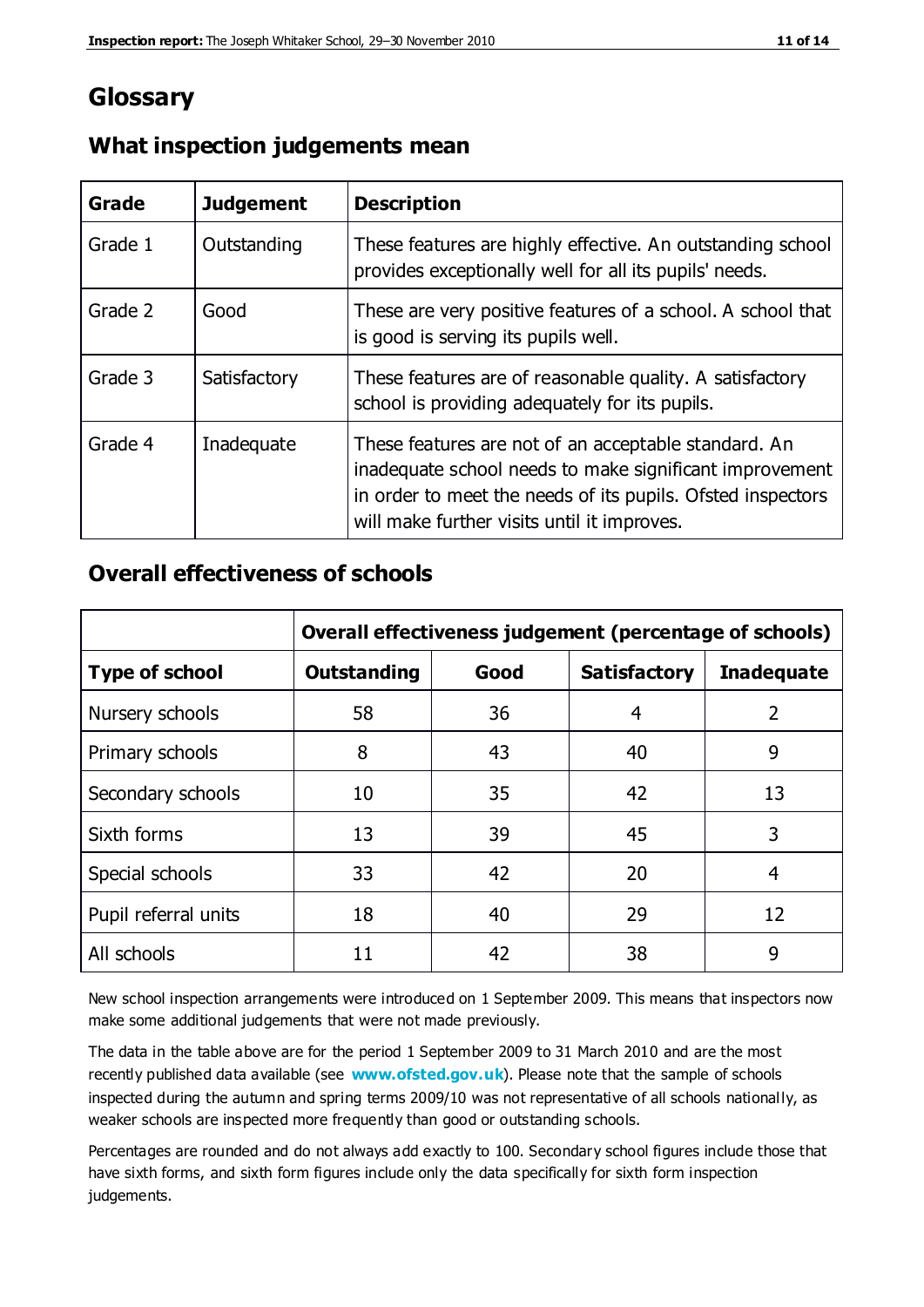# **Common terminology used by inspectors**

| Achievement:               | the progress and success of a pupil in their learning,<br>development or training.                                                                                                                                                          |
|----------------------------|---------------------------------------------------------------------------------------------------------------------------------------------------------------------------------------------------------------------------------------------|
| Attainment:                | the standard of the pupils' work shown by test and<br>examination results and in lessons.                                                                                                                                                   |
| Capacity to improve:       | the proven ability of the school to continue<br>improving. Inspectors base this judgement on what<br>the school has accomplished so far and on the quality<br>of its systems to maintain improvement.                                       |
| Leadership and management: | the contribution of all the staff with responsibilities,<br>not just the headteacher, to identifying priorities,<br>directing and motivating staff and running the school.                                                                  |
| Learning:                  | how well pupils acquire knowledge, develop their<br>understanding, learn and practise skills and are<br>developing their competence as learners.                                                                                            |
| Overall effectiveness:     | inspectors form a judgement on a school's overall<br>effectiveness based on the findings from their<br>inspection of the school. The following judgements,<br>in particular, influence what the overall effectiveness<br>judgement will be. |
|                            | The school's capacity for sustained<br>improvement.                                                                                                                                                                                         |
|                            | Outcomes for individuals and groups of pupils.                                                                                                                                                                                              |
|                            | The quality of teaching.                                                                                                                                                                                                                    |
|                            | The extent to which the curriculum meets<br>pupils' needs, including, where relevant,<br>through partnerships.                                                                                                                              |
|                            | The effectiveness of care, guidance and<br>support.                                                                                                                                                                                         |
| Progress:                  | the rate at which pupils are learning in lessons and<br>over longer periods of time. It is often measured by<br>comparing the pupils' attainment at the end of a key                                                                        |

stage with their attainment when they started.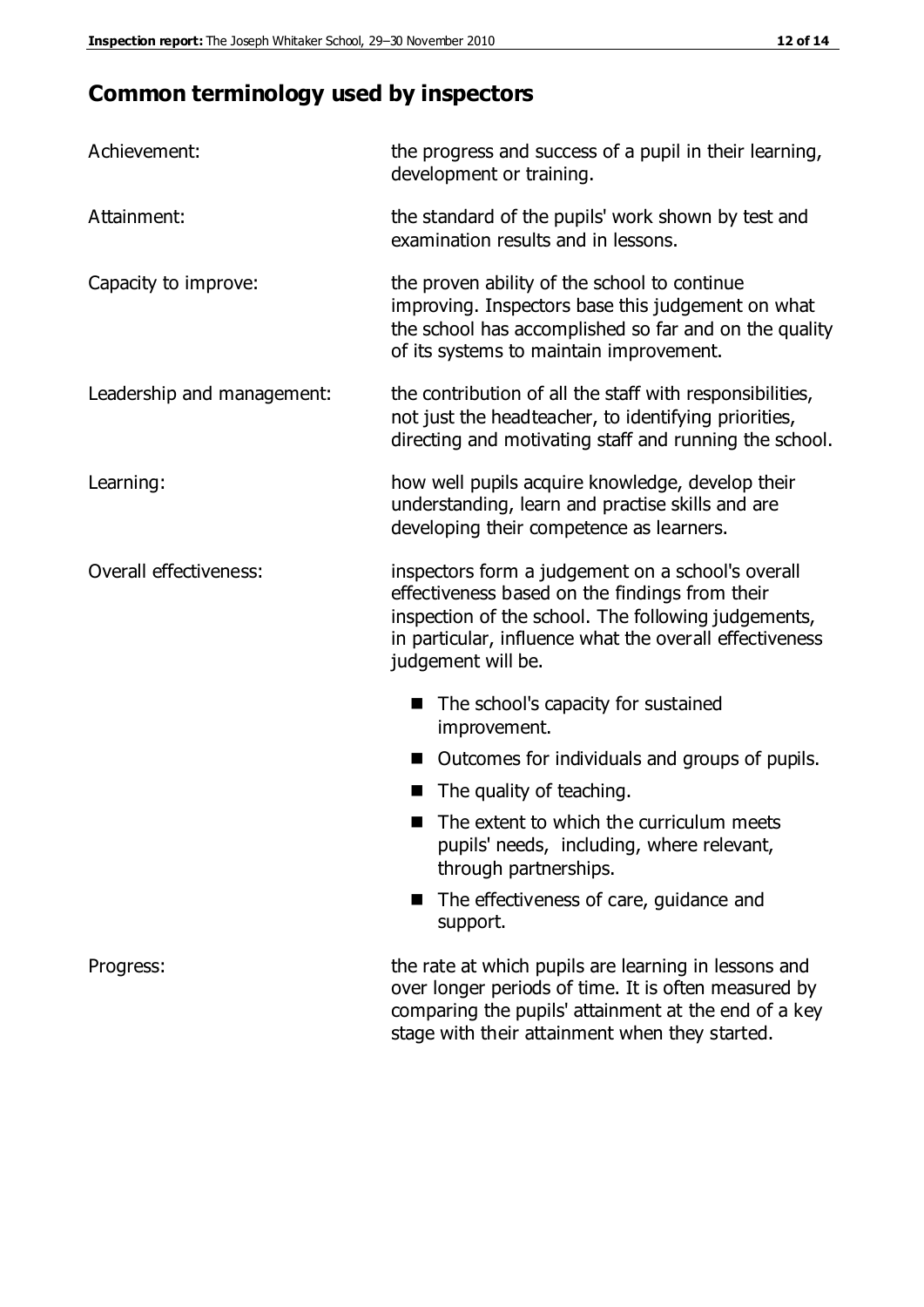#### **This letter is provided for the school, parents and carers to share with their children. It describes Ofsted's main findings from the inspection of their school.**

1 December 2010

#### Dear Students

#### **Inspection of The Joseph Whitaker School, Mansfield, NG21 0AG**

Thank you for the warm welcome you gave the inspection team when we visited your school. We appreciated the help you gave us in finding our way around the school. We were impressed with your good behaviour and your willingnees to answer our questions. We found that you go to a good school. It is improving and has some outstanding features.

These are some of the school's strengths.

Your results have improved significantly since the last inspection and are now above the national average. This is because of the good learning and progress that is taking place in lessons.

You make a strong contribution to your progress through attending school well, being punctual to lessons and being willing to work enthusiastically in learning activities.

Your teachers have improved the way you are informed in most lessons about how well you are doing and what you could do to improve.

The specialism in sports has improved the opportunities for you to take part in activities which help you to lead a healthy lifestyle.

Staff take outstanding care of you, ensure that you are looked after very well and supported during your time at school.

The headteacher and senior staff are enthusiastic and committed to improving the school even further so that you all achieve as well as you can.

We have asked the headteacher and other leaders to remove the remaining inconsistencies in the quality of teaching, especially in English and mathematics. They can do this by making sure that activities always help you to develop your independent learning skills through paired and small group work, and by ensuring that you all know how well you are doing and how to improve your work.

You can help the teachers by continuing to work hard in all lessons.

Yours sincerely

Roger Whittaker Lead inspector